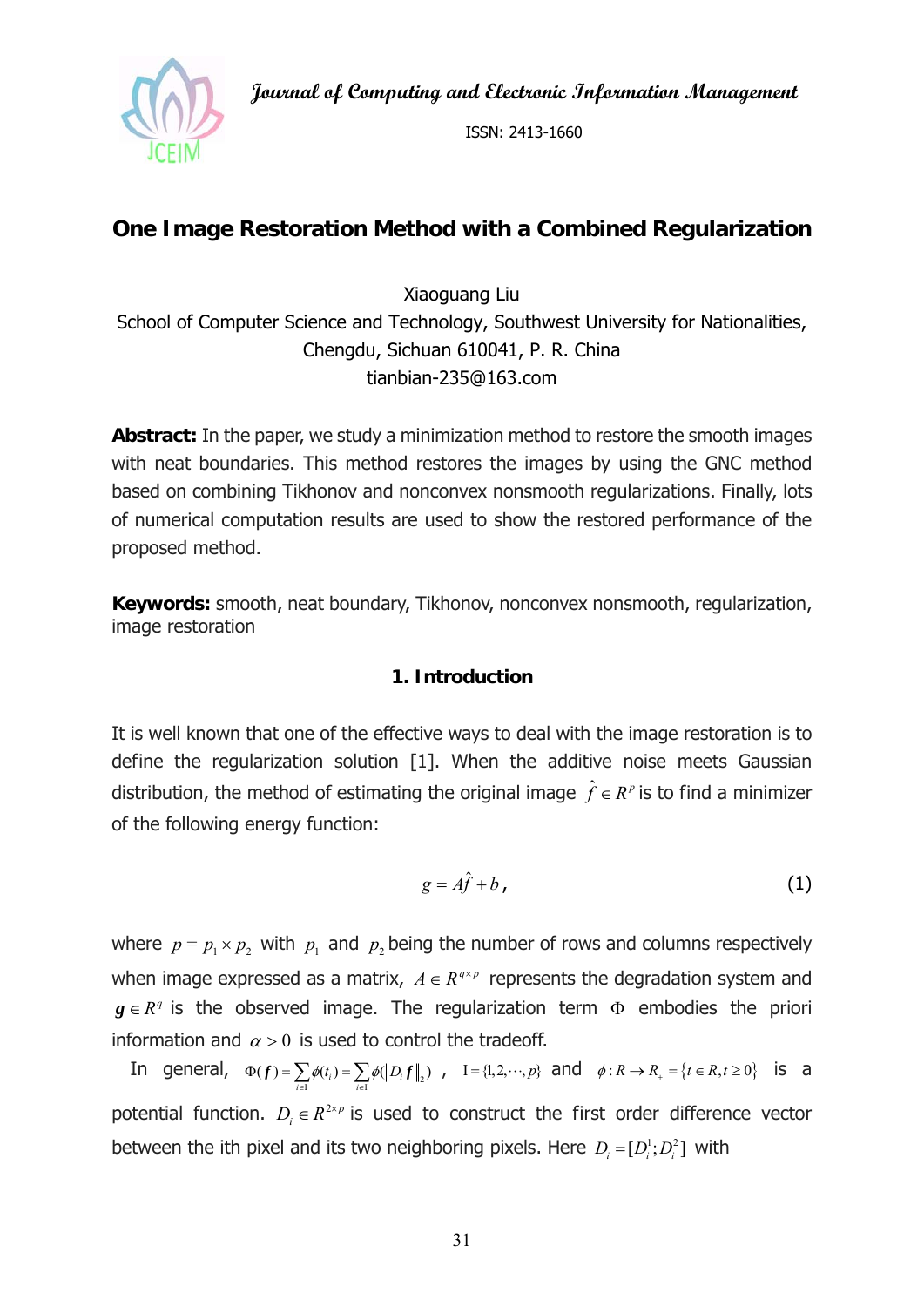$\{p_2, 2p_2, \cdots, p_1p_2\} \Rightarrow D_i^{\dagger} |j|$  $|i|=-1, D_i^{\dagger}|i+1| = 1 \pm \forall j \notin \{i, i+1\}, \overline{f}|D_i^{\dagger}|j|$  $I_1 = \{p_2, 2p_2, \cdots, p_1p_2\} \Rightarrow D_i^1$  $\mathcal{L}_1 \Rightarrow D_i^1[i] = -1, D_i^1[i+1] = 1 \mathbb{E} \forall j \notin \{i, i+1\}, \overline{f}D_i^1$  $I_1 = \{p_2, 2p_2, \cdots, p_1p_2\} \Rightarrow D_i^1[j] = 0, \forall j = 1, \cdots,$  $I_1 \Rightarrow D_i^1[i] = -1, D_i^1[i+1] = 1 \boxplus \forall j \notin \{i, i+1\}, \overline{A}D_i^1[j] = 0$ *i*  $i[i]$   $i, \nu_i[i+1]$   $i \pm i$   $\forall$   $\nu_i$ ,  $i + 1$ ,  $\nu_i$  $i \in I_i = \{p_2, 2p_2, \cdots, p_1p_2\} \Rightarrow D_i^{\dagger}[j] = 0, \forall j = 1, \cdots, p$  $i \notin I_{i} \Rightarrow D_{i}^{1}[i] = -1, D_{i}^{1}[i+1] = 1 \boxplus \forall j \notin \{i, i+1\}, \overline{f}D_{i}^{1}[j]$  $\begin{aligned} &\left|i\in\mathrm{I}_{1}=\left\{p_{2},2p_{2},\cdots,p_{1}p_{2}\right\}\Rightarrow D_{i}^{1}[j]=0,\,\forall j=1,\cdots,p\\ &i\notin\mathrm{I}_{1}\Rightarrow D_{i}^{1}[i]=-1,D_{i}^{1}[i+1]=1\,\exists\,\forall j\notin\left\{i,i+1\right\},\vec{A}[D_{i}^{1}[j]=1]. \end{aligned}\right.$  $\mathcal{L}_1[i\in\mathbb{I}_2 = \{(p_1-1)p_2+1,(p_1-1)p_2+2,\cdots,p_1p_2\} \Rightarrow D_i[j]$  $|i|=-1, D_i^*[i+p_j]=1 \boxplus \forall j \notin \{i, i+p_j\}, \exists D_i^*[j]$  $L_2 = \{(p_1-1)p_2+1,(p_1-1)p_2+2,\cdots,p_1p_2\} \Rightarrow D_1^2$  $\mathcal{L}_2 \Rightarrow D_i^2[i] = -1, D_i^2[i + p_2] = 1 \mathbb{E} \forall j \in \{i, i + p_2\}, \overline{4} D_i^2$  $I_1 = \{(p_1-1)p_1+1,(p_1-1)p_1+2,\cdots,p_1p_2\} \Rightarrow D_1^2[j]=0, \quad \forall j=1,\cdots,$  $I_1 \Rightarrow D_i^2[i] = -1, D_i^2[i+p] = 1 \boxplus \forall j \notin \{i, i+p_i\}, \overline{f}D_i^2[j] = 0$ *i*  $\mathbf{y}_i[i] = \mathbf{y}_i \mathbf{y}_i[i + p_2] - \mathbf{y}_i \mathbf{y}_i[i] + p_2[i] \mathbf{y}_i[i]$  $i \in I$ ,  $= \{(p, -1)p, +1, (p, -1)p, +2, \cdots, p, p\} \Rightarrow D_i^{2}[j] = 0, \forall j = 1, \cdots, p$  $i \notin I$ ,  $\Rightarrow$ *D*<sup>2</sup> $[i]$ =-1,*D*<sup>2</sup> $[i+p]$ =1 $\exists$ U $j \notin$ { $i,i+p$ },  $\exists D$ <sup>2</sup> $[j]$  $\begin{cases} i \in I_2 = \{(p_1-1)p_2+1,(p_1-1)p_2+2,\cdots,p_1p_2\} \Rightarrow D_i^2[j]=0, & \forall j=1,\cdots \\ i \notin I_2 \Rightarrow D_i^2[i]=-1,D_i^2[i+p_2]=1 \exists \forall j \notin \{i,i+p_2\}, \exists i \in I_2^2[j]=0 \end{cases}$ .

As seen from [1–11], the potential function  $\phi$  plays a important role in the image restoration. Tikhonov regularization  $\Phi(f) = \sum ||D,f||^2$  $\sum_{i \in I} \|D_i f\|_2^2$ *D*  $\Phi(f) = \sum_{i\in I} \|D_i f\|_2^2$ , i.e.,  $\phi \ (t_i) = t_i^2$  is widely used due to its differentiability and good restoration performance, but it tends to make images overly smooth and is only suitable to restore the smooth regions [2–4]. For the images with neat boundaries, nonconvex nonsmooth potential functions have reflected better restoration performance, which is proved in theory by M. Nikolova [5, 6]. However, the nonconvexity and nonsmoothness could cause many numerical computation difficulties such as the minimizer of energy function is not unique. Moreover, the excellent restoration performance of nonconvex nonsmooth regularizations could cause the staircase artifacts [7, 8], i.e., smooth transition regions in the intensity tend to be over-segmented to form some constant subregions

 Based on the above considerations, one method based on combining Tikhonov and nonconvex nonsmooth regularizations is presented to restore the smooth images with neat boundaries in this paper. To avoid the numerical difficulties caused by the nonconvexity and nonsmoothness, the graduated nonconvexity (GNC) method [6, 8] will be employed. Finally, experimental results are provided to illustrate the effectiveness and efficiency.

#### **2. Image restoration combining different regularizations**

Let  $\phi$  is nonconvex nonsmooth, then the energy function in (1) combining Tikhonov and the nonconvex nonsmooth regularizations is

$$
J(f) = \|Af - g\|_2^2 + \sum_{i \in I} (\alpha \phi(\|D_i f\|_2) + \gamma \|D_i f\|_2^2), \tag{2}
$$

where  $\alpha$  and  $\gamma$  are positive parameters. To get a good initial value of min  $\{J(f) | f \in R^p\}$ , the GNC method adopts the following nonsmooth approximate energy functions to gradually approach  $J(f)$ :

$$
J_{\varepsilon_k}(f) = \|Af - g\|_2^2 + \sum_{i \in I} (\alpha \phi_{\varepsilon_k}(\|D_i f\|_2) + \gamma \|D_i f\|_2^2).
$$

i.e., the minimizer of  $J_{\varepsilon_{k-1}}(f)$  is set as the initial value of min  $\{J_{\varepsilon_{k}}(f) | f \in R^p\}$ , where  $0 = \varepsilon_0 < \varepsilon_1 < \cdots < \varepsilon_n = 1, \phi_{\varepsilon_n} = \phi$ . As shown in [6], let  $\phi_{\varepsilon_k}(t) = \phi_{\varepsilon_k}(t) + \alpha_{\varepsilon_k} |t|$  and  $\alpha_{\varepsilon_k} = \phi_{\varepsilon_k}'(0^+)$ , then  $\varphi_{_{\mathcal{E}_k}}$  is twice differentiable. Set  $\psi_{_{\mathcal{E}_k}}(f)=\sum\limits_{i\in\text{I}}\varphi_{_{\mathcal{E}_k}}(\left\|D_i f\right\|_{_2}$  $\psi_{\varepsilon_k}(f) = \sum_{i\in \mathrm{I}} \varphi_{\varepsilon_k}(\left\|D_i f\right\|_2)$  $\mathcal{L}_{\varepsilon_k}(f) = \sum \varphi_{\varepsilon_k}(\lVert D\rVert)$  $f$ ) =  $\sum_{i\in \text{I}}\phi_{_{\mathcal{E}_{k}}}(\left\|D_{_{i}}f\right\|_{_{2}})$  , then we have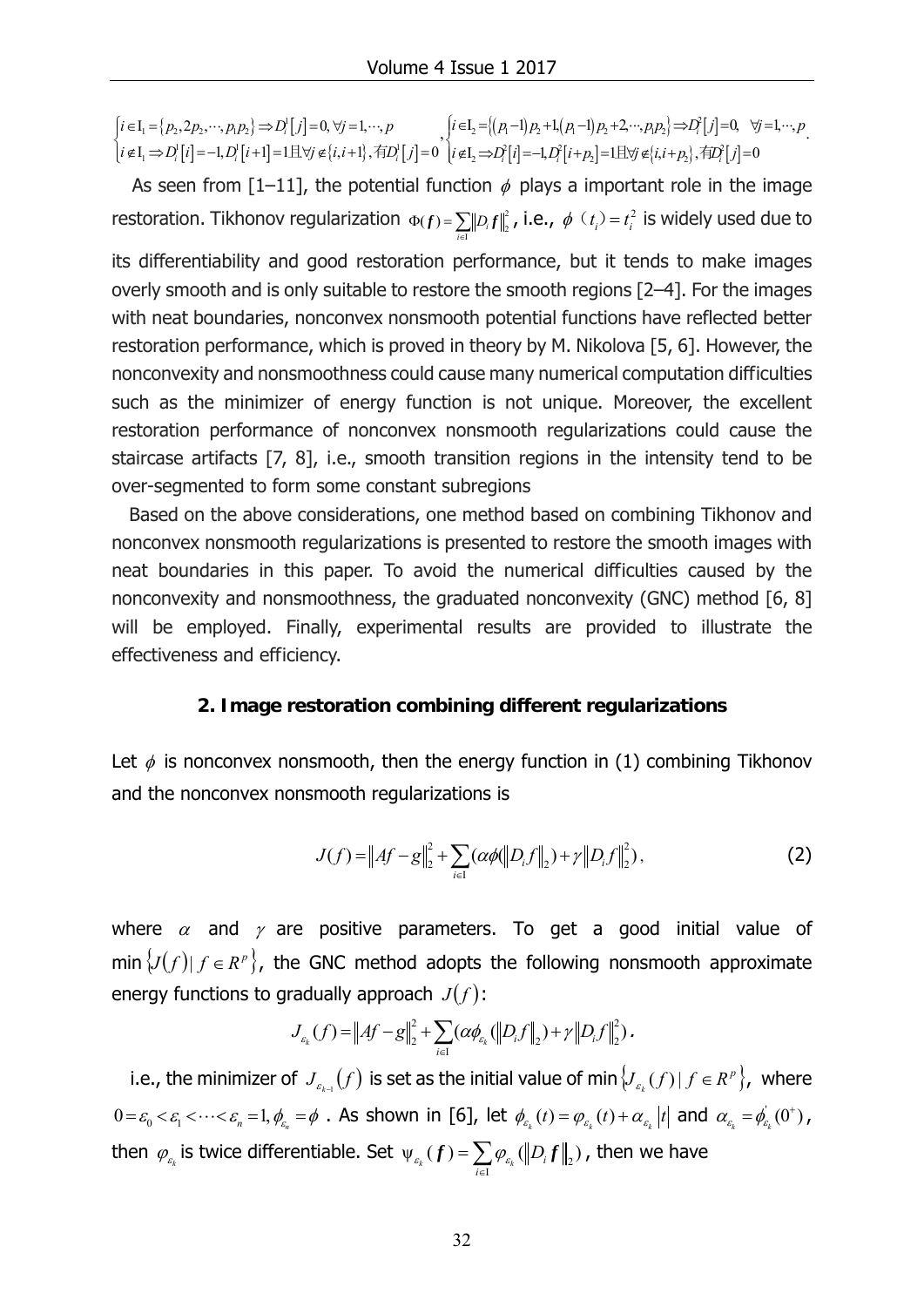$$
J_{\varepsilon_k}(f) = \|Af - g\|_2^2 + \alpha \psi_{\varepsilon_k}(f) + \sum_{i \in I} (\alpha \alpha_{\varepsilon_k} \|D_i f\|_2 + \gamma \|D_i f\|_2^2)
$$
 (3)

Obviously,  $J_{\varepsilon_0}$  is convex nonsmooth, and  $J_{\varepsilon_k}$  is nonconvex nonsmooth for each  $k_k > 0$ . Thus some methods based on gradient such as Newton and CG could not be directly applied to solve the problem min  $\{J_{\varepsilon_k}(f) \mid f \in R^p\}$ , and the following method is given accordingly.

Firstly, one auxiliary variable  $u \in R^{2\times p}$  is used to cope with the nonsmooth term  $\mathcal{D}_i f \big\|_2$  . The weighted quadratic fitting term  $\mathscr{A}\sum_{i\in I}\big\|\mathcal{D}_i f - u_i\big\|_2^2$  $\mu_{i}$   $\mu_{i}$ *i*  $\omega$ <sub>*p*</sub> $D_i$ *f* $-u$  $\sum_{i\in I} \left\|D_i f - u_i\right\|_2^2$  is added to ensure the closeness of  $D_i f$  and  $u_i$ , where  $\omega$  is a positive parameter. Then the augmented form of (3) is

$$
\hat{J}_{c_k}(f, u) = \|Af - g\|_2^2 + \alpha \nu_{c_k}(f) + \sum_{i \in I} (\alpha \alpha_{c_k} \|u_i\|_2 + \alpha \|D_i f - u_i\|_2^2 + \gamma \|D_i f\|_2^2).
$$

Next, alternating direction method [9] is employed to find the minimizer of  $\hat{J}_{\varepsilon_k}(f, u)$  . (i) *f* is fixed. The problem is

$$
u^{(m,\varepsilon_k)} = \arg\min_{u} \sum_{i\in I} (\alpha \alpha_{\varepsilon_k} ||u_i||_2 + \alpha ||D_i f^{(m-1,\varepsilon_k)} - u_i||_2^2),
$$

which could be solved by the shrinkage algorithm [10], i.e.,

$$
u_i^{(m,\varepsilon_k)} = \frac{D_i f^{(m-1,\varepsilon_k)}}{\left\| D_i f^{(m-1,\varepsilon_k)} \right\|_2} \max \left\{ \left\| D_i f^{(m-1,\varepsilon_k)} \right\|_2 - \frac{\alpha \alpha_{\varepsilon_k}}{2\omega}, 0 \right\} , \quad i \in I.
$$

(ii) *u* is fixed.

$$
f^{(m,\epsilon_k)} = \arg\min_{f} \left\| Af - g \right\|_2^2 + c \omega_{\epsilon_k}(f) + \sum_{i \in I} \left( \omega \left\| D_i f - u_i^{(m,\epsilon_k)} \right\|_2^2 + \gamma \left\| D_i f \right\|_2^2 \right),
$$

and it can be solved in the following two cases.

Case 1.  $\varepsilon_{k} = 0$ . Now  $\psi_{\varepsilon_{k}}(f) = 0$ , and the problem is equivalent to solving the system of the equations:

$$
(ATA+\sum_{i\in I}(\omega+\gamma)D_iTD_i)f^{(m,\varepsilon_k)}=ATg+\sum_{i\in I}\omega D_iTu^{(m,\varepsilon_k)}.
$$

Since  $M = A^{\mathrm{T}} A + \sum_{i \in I} (\omega + \gamma) D_i^{\mathrm{T}}$ I  $(\omega + \gamma)$ *i*  $M = A^{\mathrm{T}} A + \sum (\omega + \gamma) D_i^{\mathrm{T}} D_i$  is positive definite, thus

$$
f^{(m,\varepsilon_k)} = M^{-1} \big[ A^{\mathrm{T}} g + \sum_{i \in \mathrm{I}} \omega D_i^{\mathrm{T}} u^{(m,\varepsilon_k)} \big].
$$

Case 2.  $\varepsilon_k \neq 0$ . The objective function is twice differentiable and nonconvex. Now, it needs to solve the system of the equations:

$$
2M\Delta f^{(m-1,\varepsilon_k)} = -\nabla_f \hat{J}_{\varepsilon_k} \, ,
$$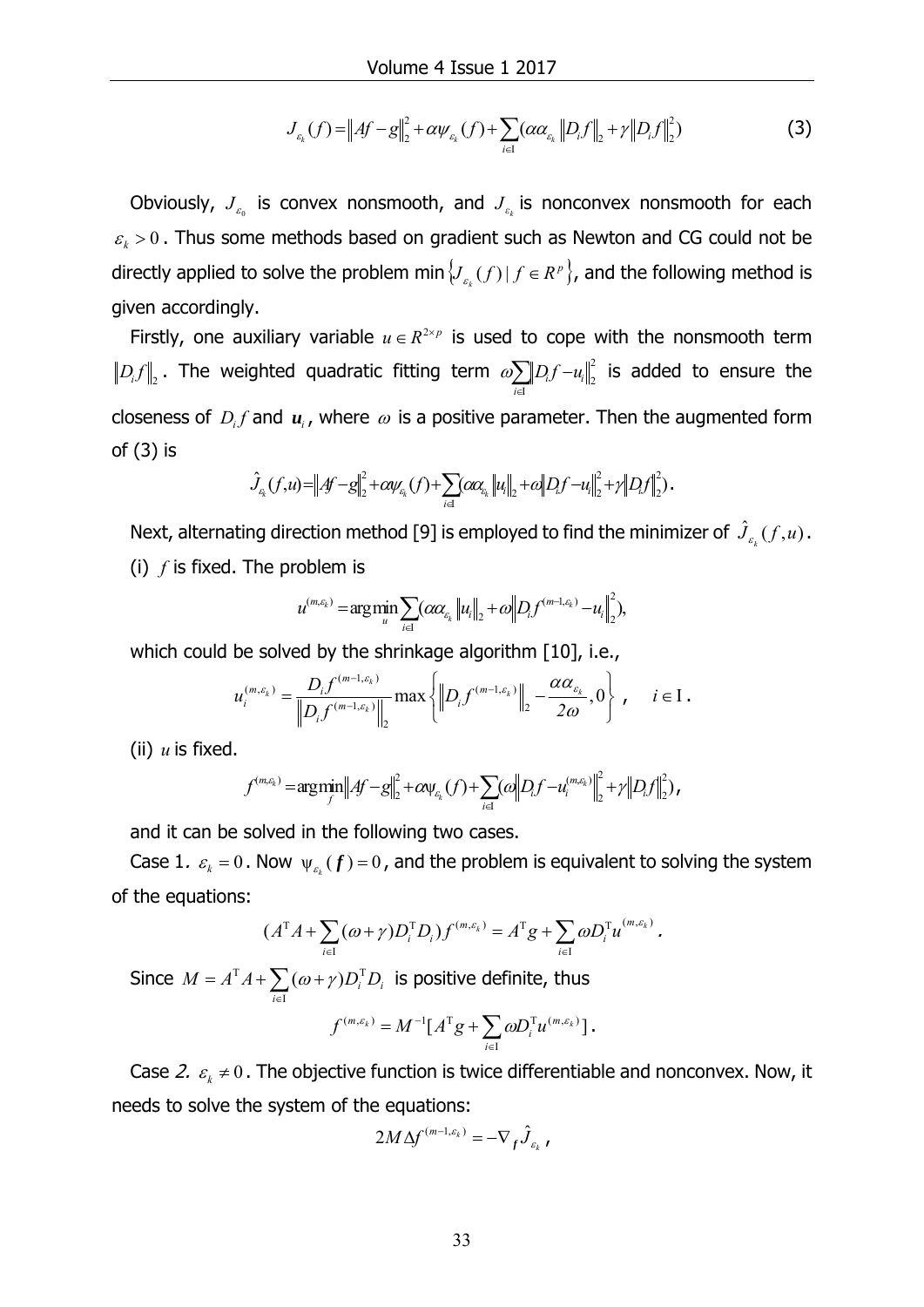where  $\nabla_{f}\hat{J}_{\varepsilon_{k}}$  is the gradient about  $f$  , and the positive definite part 2M of the Hessian matrix is used to ensure that the search direction is a descent direction. Then let  $f^{(m,\varepsilon_k)} = f^{(m-1,\varepsilon_k)} + \tau \Delta f^{(m-1,\varepsilon_k)}$  with the step size  $\tau > 0$ .

In summary, the proposed algorithm can be described as follows :

Algorithm 1

Step 1. set  $\varepsilon_0=0$ ,  $\Delta \varepsilon=1/n$ ,  $f^{(0,0)}=g$  and Abs = 10<sup>-4</sup>(absolute error), initialize  $\alpha, \gamma$ . Step 2. if  $\varepsilon_k + \Delta \varepsilon > \varepsilon_n$ , then stop. Set  $m = 1$  and ReErr=Abs+1(relative error), initialize  $\omega$  ;

Step 3. compute  $u^{(m, \varepsilon_k)}$ ,  $f^{(m, \varepsilon_k)}$ , and ReErr=  $\left\|f^{(m, \varepsilon_k)}-f^{(m-1, \varepsilon_k)}\right\|_2/\left\|f^{(m, \varepsilon_k)}\right\|_2$ ;

Step 4. if ReErr  $>$  Abs, then increase  $\omega$ , set  $m = m + 1$  and goto step 3; Step 5. set  $f^{(0, \varepsilon_{k+1})} = f^{(m, \varepsilon_k)}$ ,  $\varepsilon_{k+1} = \varepsilon_k + \Delta \varepsilon$ , and goto step 2.

#### **3. Experimental results**

In this section, we will list the experimental results of algorithm 1 and two other classical image restoration algorithms in [4, 6], which the basic programmes are obtained from http://www.math.hkbu.edu.hk. Two tested images shown on Figures 1-2(a) are selected as Cameraman(CR) of 256  $\times$  256, and jetplane(JP) of 512  $\times$  512.

 In all runs, CPU time is used to compare the efficiency. The quality of the restored images are measured by signal-to-noise ratio (SNR) and peak signal-to-noise ratio (PSNR) . The similarity between two images is evaluated by the structure similarity index measure (SSIM). As in [6],  $\omega$  is initially set as 1.1, and it is updated by 1.8 times in each inner iteration,  $\tau = 1$ ,  $\phi(t) = \lambda |t|/(1 + \lambda |t|)$ ,  $\phi_{\epsilon}(t) = \lambda |t|/(1 + \varepsilon_{k} \lambda |t|)$  with  $\lambda = 1$ . The tested blurring function is truncated by 2-D Gaussian function:

$$
h(s,t) = \exp(\frac{-s^2 - t^2}{2\sigma^2})(-3 \leq s, t \leq 3),
$$

where three sets of parameters are chosen: (1)  $\sigma$  = 0.5 and the support is 5×5; (2)  $\sigma$  = 1 and the support is 7  $\times$  7; (3)  $\sigma$  = 1.5 and the support is 9  $\times$  9,  $\alpha$  = 0.015,  $\gamma$  = 0.03, n= 10. The standard deviation of Gaussian noise is set as 0.1 and 0.2. respectively.

As examples, let the standard deviation of noise is 0.1 and the support is 5  $\times$  5, Figure 1(b)-(d) show the restored CR images by algorithms in [4], [6] and algorithm 1 respectively. Figure 2(b)-(d) show the restored JP images by algorithms in [4], [6], and algorithm 1 respectively, where the standard deviation of noise is 0.2 and the support is 9  $\times$  9. We can observe from the two cases that the proposed method could not only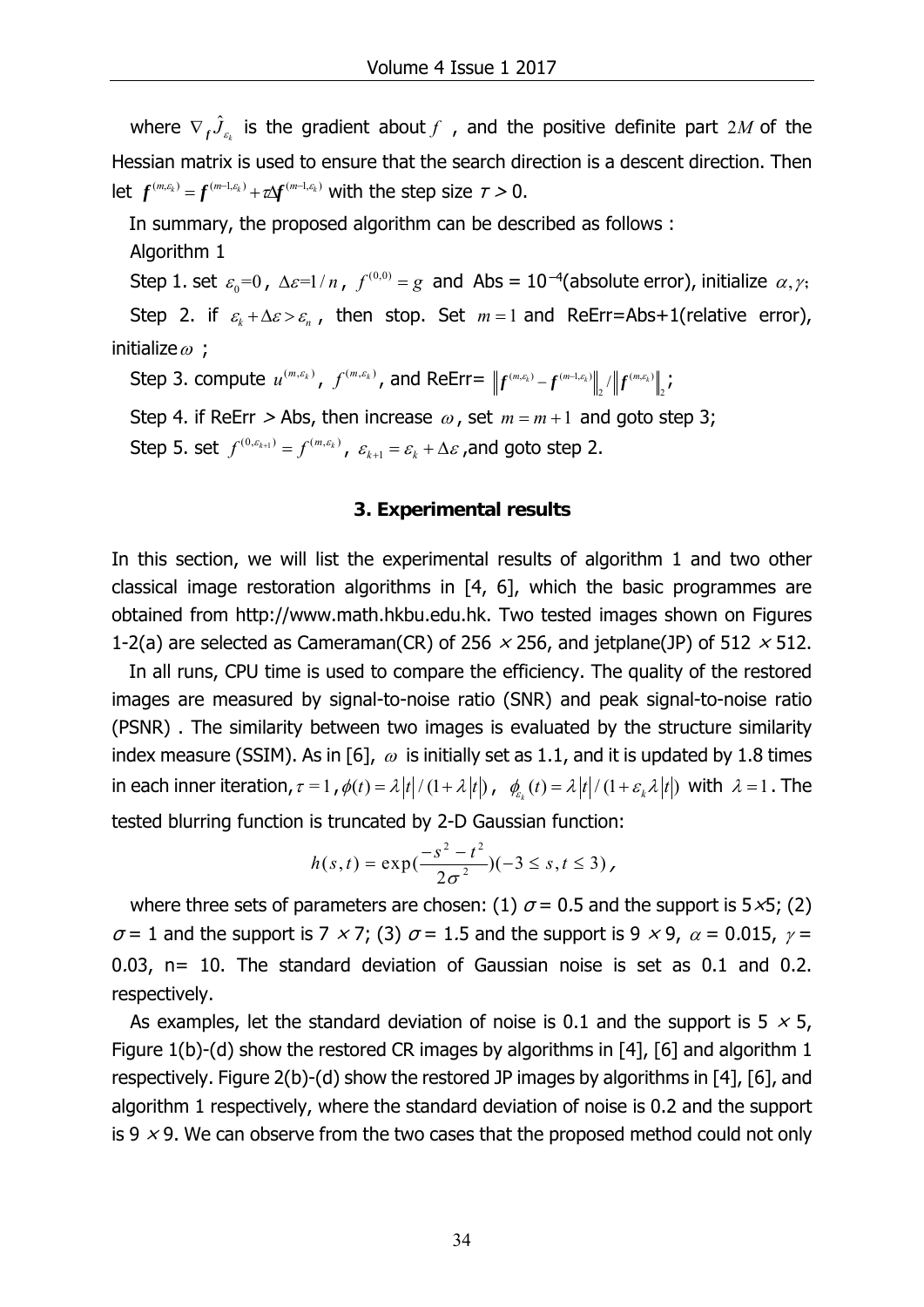restore the smooth parts very well, but also preserve the neat boundaries in a better way. More restored results are summarized in Table 1-3.

With different noises and supports, Table 1-2 shows that the SNR, PSNR, and SSIM of the images restored by algorithm 1 are better than the results of the algorithms in [4, 6], which indicates that the proposed method could get better restored performance for smooth images with neat boundaries. It is a pity that Table 3 shows that algorithm1 has not obvious advantages in running time and ReErr(more similar results of other cases are omitted here).



Fig. 1. The restored CR images by different algorithms with the standard deviation of noise is 0.1 and the support is  $5 \times 5$ . (a) Original image. (b) Image restored by algorithm in [4]. (c) Image restored by algorithm in [6]. (d) Image restored by algorithm 1



Fig. 2. The restored JP images by different algorithms with the standard deviation of noise is 0.2 and the support is  $9\times 9$ . (a) Original image. (b) Image restored by algorithm in [4]. (c) Image restored by algorithm in [6]. (d) Image restored by algorithm 1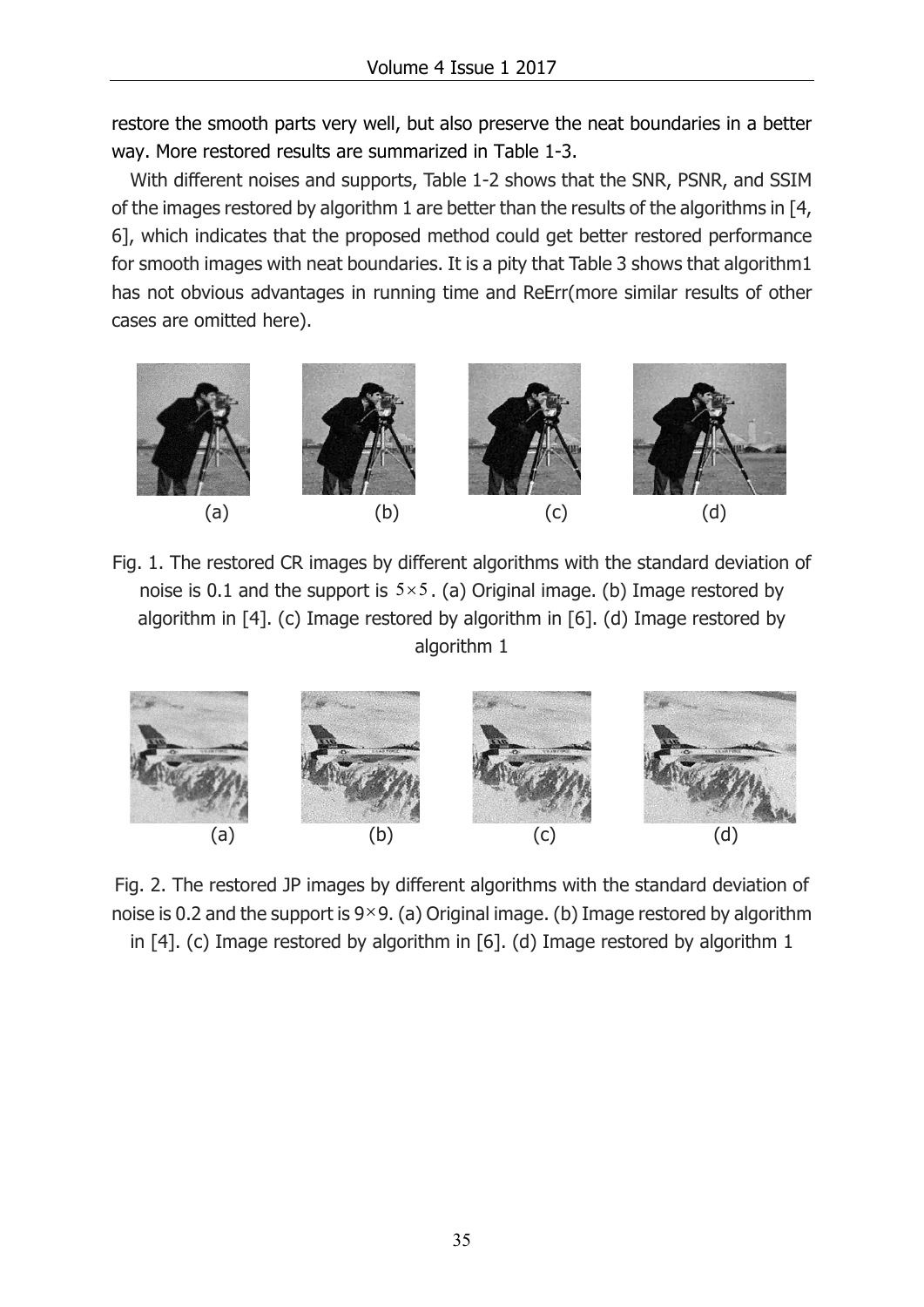|     |              | SNR(db) |       |             | PSNR(db) |       |             | <b>SSIM</b> |        |             |
|-----|--------------|---------|-------|-------------|----------|-------|-------------|-------------|--------|-------------|
|     |              | [4]     | [6]   | <b>OURS</b> | [4]      | [6]   | <b>OURS</b> | [4]         | [6]    | <b>OURS</b> |
| 0.1 | $5 \times 5$ | 20.74   | 20.72 | 20.88       | 25.33    | 25.37 | 25.56       | 0.9102      | 0.9074 | 0.9122      |
|     | $7 \times 7$ | 19.32   | 19.30 | 19.46       | 25.40    | 25.39 | 25.61       | 0.9016      | 0.8979 | 0.9033      |
|     | $9\times9$   | 17.82   | 17.87 | 18.01       | 23.54    | 23.57 | 23.65       | 0.8698      | 0.8687 | 0.8709      |
| 0.2 | $5 \times 5$ | 18.04   | 18.01 | 18.16       | 20.28    | 20.21 | 20.84       | 0.8307      | 0.8327 | 0.8336      |
|     | $7 \times 7$ | 17.11   | 17.34 | 17.44       | 19.54    | 19.59 | 19.83       | 0.8230      | 0.8221 | 0.8237      |
|     | $9\times9$   | 15.00   | 15.19 | 15.38       | 18.53    | 18.77 | 18.94       | 0.8212      | 0.8219 | 0.8219      |

Table 1 Restored results for CR image with different noises and blur levels

Table 2 Restored results for JP image with different noises and blur levels

|     |              | SNR(db) |                |             | PSNR(db) |       |             | <b>SSIM</b> |        |             |
|-----|--------------|---------|----------------|-------------|----------|-------|-------------|-------------|--------|-------------|
|     |              | [4]     | <sup>[6]</sup> | <b>OURS</b> | [4]      | [6]   | <b>OURS</b> | [4]         | [6]    | <b>OURS</b> |
| 0.1 | $5 \times 5$ | 21.11   | 21.31          | 21.48       | 24.39    | 24.34 | 25.01       | 0.8775      | 0.8763 | 0.8786      |
|     | $7 \times 7$ | 20.84   | 20.65          | 20.87       | 22.31    | 22.42 | 22.51       | 0.8703      | 0.8709 | 0.8713      |
|     | $9\times9$   | 17.98   | 17.99          | 18.13       | 20.51    | 20.54 | 20.71       | 0.8681      | 0.8687 | 0.8688      |
| 0.2 | $5 \times 5$ | 19.87   | 19.88          | 19.96       | 21.25    | 21.31 | 21.33       | 0.8734      | 0.8731 | 0.8736      |
|     | $7 \times 7$ | 18.09   | 18.08          | 18.21       | 19.88    | 19.92 | 19.98       | 0.8701      | 0.8702 | 0.8712      |
|     | $9\times9$   | 16.91   | 16.88          | 16.99       | 18.65    | 18.66 | 18.73       | 0.8648      | 0.8647 | 0.8649      |

Table 3 The running time and ReErr for different cases

|      |              | TIME(s) |      |             |  |  |
|------|--------------|---------|------|-------------|--|--|
|      |              | [4]     | [6]  | <b>OURS</b> |  |  |
| 0.1  | $5 \times 5$ | 2.35    | 2.37 | 2.35        |  |  |
| (CR) | $7 \times 7$ | 2.91    | 2.90 | 2.92        |  |  |
|      | $9\times9$   | 3.61    | 3.47 | 3.59        |  |  |
| 0.2  | $5 \times 5$ | 6.05    | 6.13 | 6.22        |  |  |
| (JP) | $7 \times 7$ | 8.11    | 8.10 | 8.13        |  |  |
|      | $9 \times 9$ | 9.71    | 9.77 | 9.62        |  |  |

## **4. Conclusion**

Tikhonov regularization is usually restricted in the restoration of smooth images. Nonconvex nonsmooth regularization could bring some numerical computation difficulties and cause staircase artifacts, although it has good restoration performance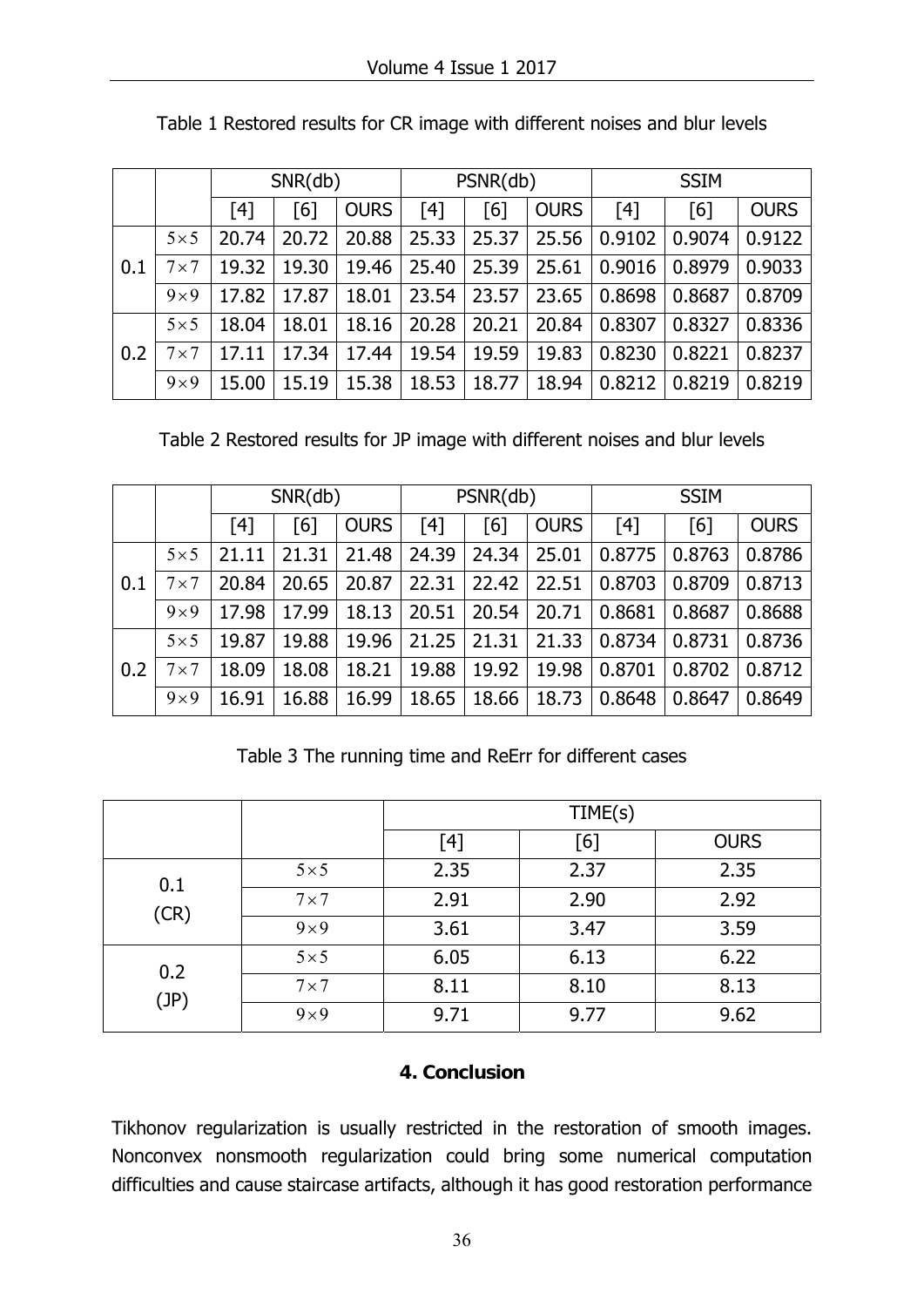for the neat boundaries. With the aid of alternating optimization, the smooth images with neat boundaries are restored by the GNC method based on combining Tikhonov and nonconvex nonsmooth regularizations in this paper. The numerical results have illustrated that algorithm1 has better restored performance.

## **Acknowledgements**

This work was supported in part by grant from the Fundamental Research Funds for the Central Universities of Southwest University for Nationalities 2015NZYQN30.

## **References**

- [1] R. C. Gonzalez, R. E. Woods, Digital Image Processing, 2nd ed., Prentice Hall Press, London, 2002.
- [2] A. K. Katsaggelos, Digital Image Restoration, Springer-Verlag, 1991.
- [3] D. C. Dobson and F. Santosa, Recovery of blocky images from noisy and blurred data, SIAM Journal on Applied Mathematics56(1996)1181-1198.
- [4] Y. M. Wei, N. M. Zhang, M. K. Ng, W. Xu, Tikhonov regularization for weighted total least squares problems, Applied Mathematics Letters20(2007)82-87.
- [5] M. J. Black, A. Rangarajan, On the unification of line processes, outlier rejection, and robust statistics with applications to early vision, International Journal of Computer Vision19(1996)57-91.
- [6] M. Nikolova, M. K. Ng, C. P. Tam, Fast nonconvex nosmooth minimization methods for image restoration and reconstruction, IEEE Transation on Image Processing 19 (2010)3073-3088.
- [7] W. Y. Sun, Y. X. Yuan, Optimization Theory and Method: Nonlinear Programming, Springer, 2006.
- [8] L.Bedini, I.Gerace, A.Tonazzini, A GNC algorithm for constrained image reconstruction with continuous-value line process, Pattern Recognition Letters15 (1994)907-918.
- [9] S. Boyd, N. Parikh, E. Chu, B. Peleato, J. Eckstein, Distributed optimization and statistical learning via the alternating directionMethod of multipliers, Foundations and Trends in Machine Learning3(2010)1-122.
- [10] Y. Wang, J. Yang, W. Yin, Y. Zhang, A new alternating minimization algorithm for total variation image reconstruction, SIAM Journal Imaging Science1(2008)248-272.